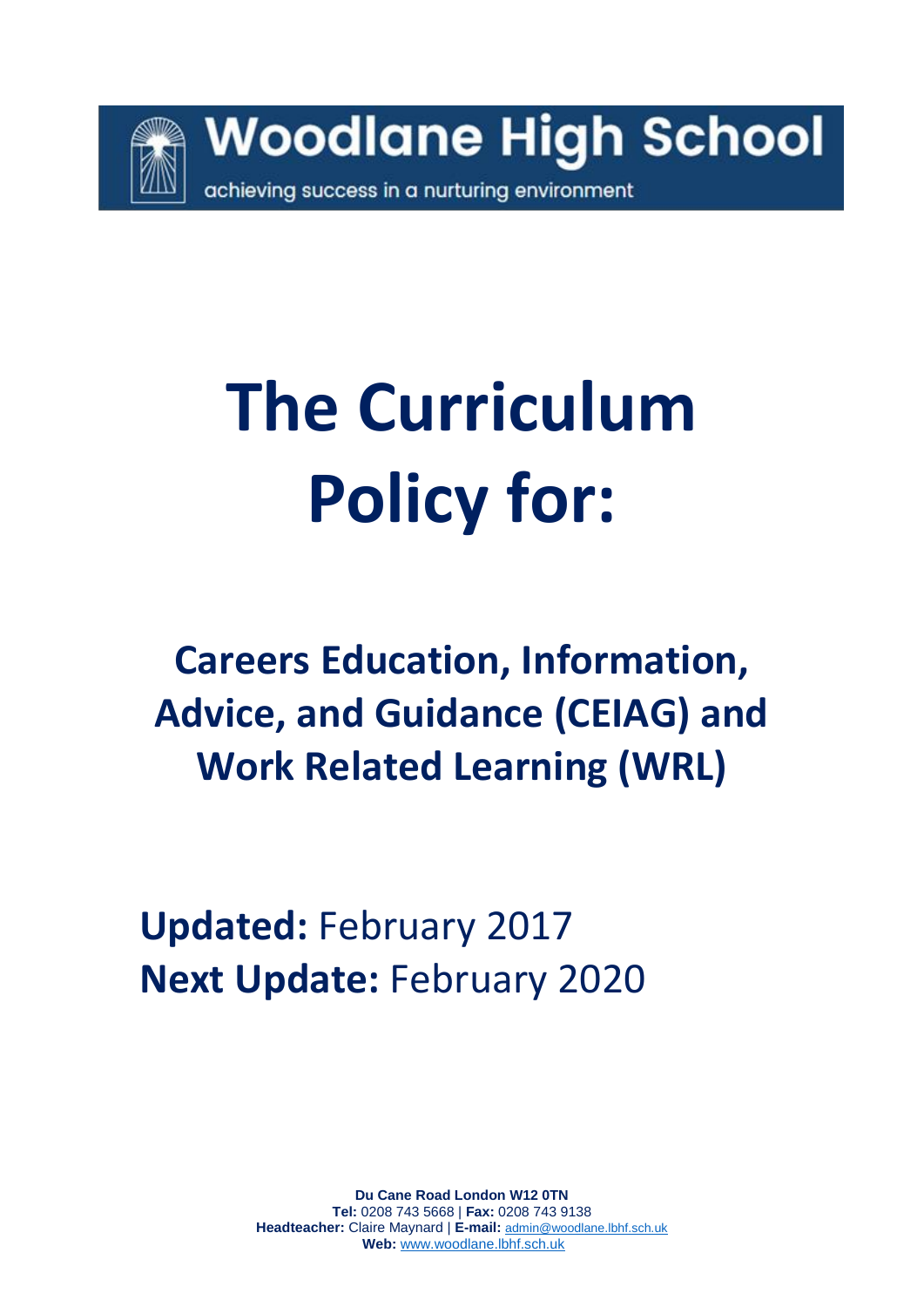### **Curriculum Policy for Careers Education, Information, Advice and Guidance**

#### **1. Introduction**

- 1.1 Woodlane High School's CEIAG and WRL policy contains two separate areas:
	- The policy details how and what is to be delivered as part of personalised and impartial CEIAG and WRL at Woodlane High School.
	- Learner entitlement statements (appendix 1) which detail what pupils can expect as part of CEIAG and WRL at Woodlane High School.
- 1.2 The School's CEIAG and WRL policy is underpinned by a number of key policies, frameworks and other up-to-date relevant guidance, such as:
	- Section 19 Education Act (2011)
	- March 2015 Statutory Guidance (DfE): Careers Guidance and Inspiration in Schools,
	- The CDI Framework for Careers, Employability and Enterprise Education 7-19 (2015)
	- The Ofsted Inspection Framework (2015)
	- The Gatsby Benchmarks, (Good Career Guidance) 2014
- 1.3 CEIAG and WRL is an integral part of the PSCHE curriculum that addresses the school's values and aims including, to promote Independence, and "To develop pupils' essential life skills and increase independence."
- 1.4 The policy acknowledges the requirement to meet the range of needs of individual pupils at Woodlane High School and offer a personalised curriculum.
- 1.5 This policy links to other Woodlane High School policies, including:
	- Safeguarding and Child Protection Policy (2016)
	- Community Cohesion Policy (2014)

#### **2. Aims of CEIAG and WRL**

- 2.1 Through a well planned programme of activities, CEIAG and WRL at Woodlane High School aim to allow students to understand what is required for them to take their place as a suitably qualified and responsible adult within society.
- 2.2 Woodlane has a CEIAG and WRL programme that aims to meet all relevant guidance, including that described in current Ofsted guidance (2016) which states that, *"In secondary schools, high quality, impartial careers guidance helps pupils to make informed choices about which courses suit their academic needs and aspirations. They are prepared for the next stage of their education, employment, self-employment or training."*
- 2.3 The focus of CEIAG and WRL is upon career and option choice, raising aspirations of individual students and equipping them with skills, attitudes, knowledge and understanding as a foundation for managing their lifelong career and learning.
- 2.4 All students are entitled to a CEIAG and WRL programme that meets professional standards of practice and which is impartial, confidential and individual.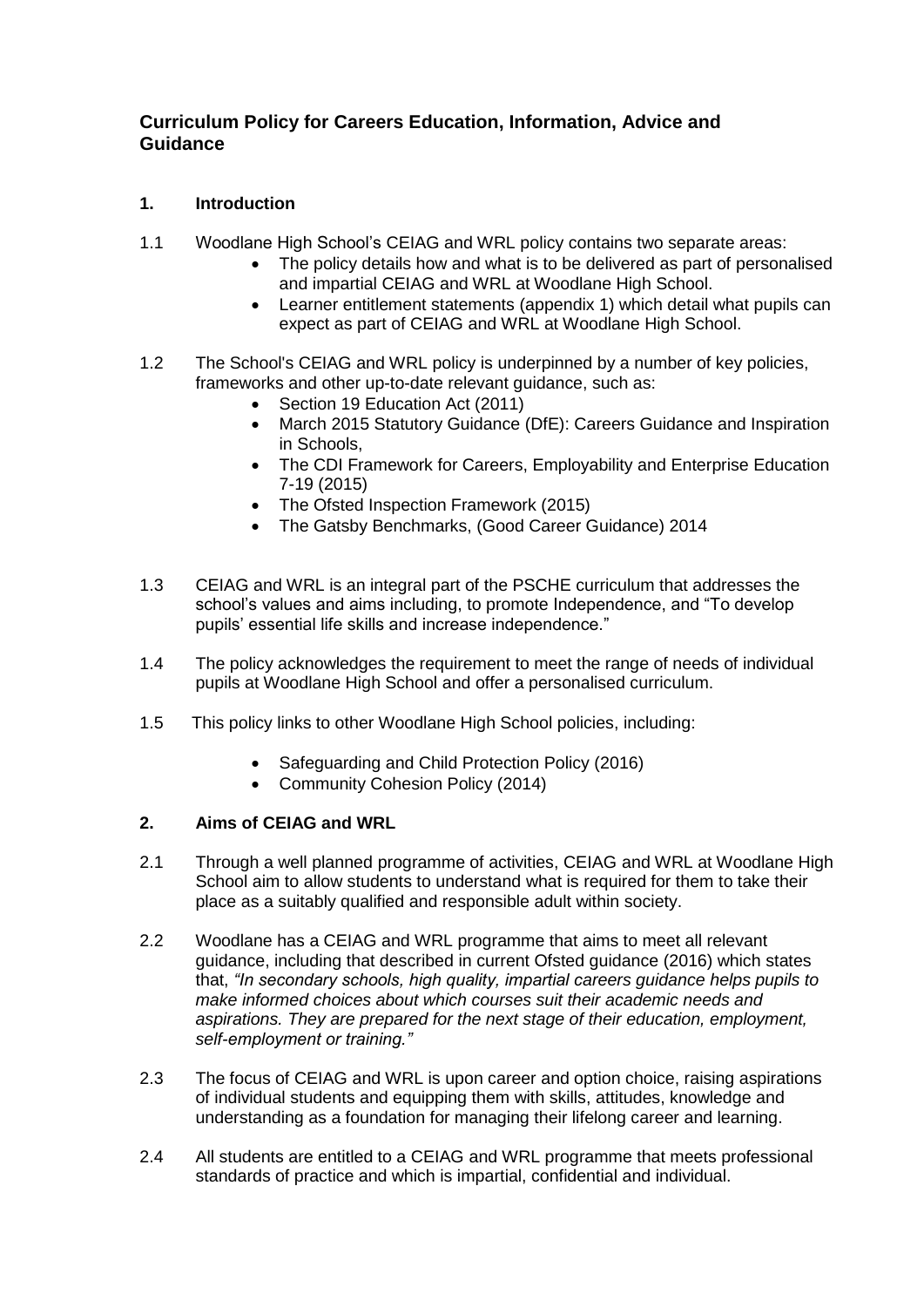- 2.5 We are committed to providing students with the skills, knowledge and understanding to support:
	- Self-Development: developing pupils' self-awareness of themselves where they can realistically appraise their qualities, skills, attitudes and needs to make informed choices in education, training and employment.
	- Career Exploration: providing pupils with details about the world of work and working life, career routes possibilities, including into further and higher education, training and jobs. Also valuing equality, diversity and inclusion.
	- Career Management and employability skills: guidance helps pupils to apply relevant knowledge, understanding and skills to their own circumstances, when choices or transitions will occur. Allowing pupils to develop financial capability and handling applications and interviews.

All of our learning outcomes at Woodlane High School are linked to the *CDI Framework for careers, employability and enterprise education 7 – 19 (2015)*

- 2.6 Students are encouraged to engage in a variety of WRL activities. Provisions are made for students to:
	- Learn through work
	- Learn about work
	- Learn for work
- 2.7 CEIAG and WRL are embedded across Woodlane High School. Preparing specifically for work experience forms a discrete programme within the PSCHE curriculum in KS4. The programme helps pupils understand themselves, develop their capabilities, investigate career options and support them in identifying and implementing their career plans. Work experience takes place in the autumn term for Year 11 pupils.
- 2.8 CEIAG and WRL at Woodlane High School are integrated into a student's experience of the whole curriculum and the programmes are based on a partnership between students, their parents / carers, other partners such as an independent Careers Guidance provider (currently Education Development Trust (EDT)) and a local Education Business Partnership (EBP).

#### **3. Delivery, Management and Evaluation of CEIAG**

- 3.1 The Deputy Head Teacher for KS4 (Currently: Tim Heapy), with support from the Head Teacher (Currently: Claire Maynard), manage the CEIAG and WRL programme and provide the pupils with a range of experiences and activities drawing on the expertise of the local authority, an independent Careers Guidance provider, an external Work Experience provider and other partners, to ensure that pupils receive their entitlement and that the modules of work related learning address the aims outlined above.
- 3.2 The PSCHE teacher (Currently: Felicity White) works with other colleagues, including the Deputy Head of KS4, external independent Careers and Work Experience advisers, currently from EDT and EBP, to undertake the following:
	- identifying the need for careers education and guidance by:
		- **Periode reparing, promoting and regularly reviewing this policy**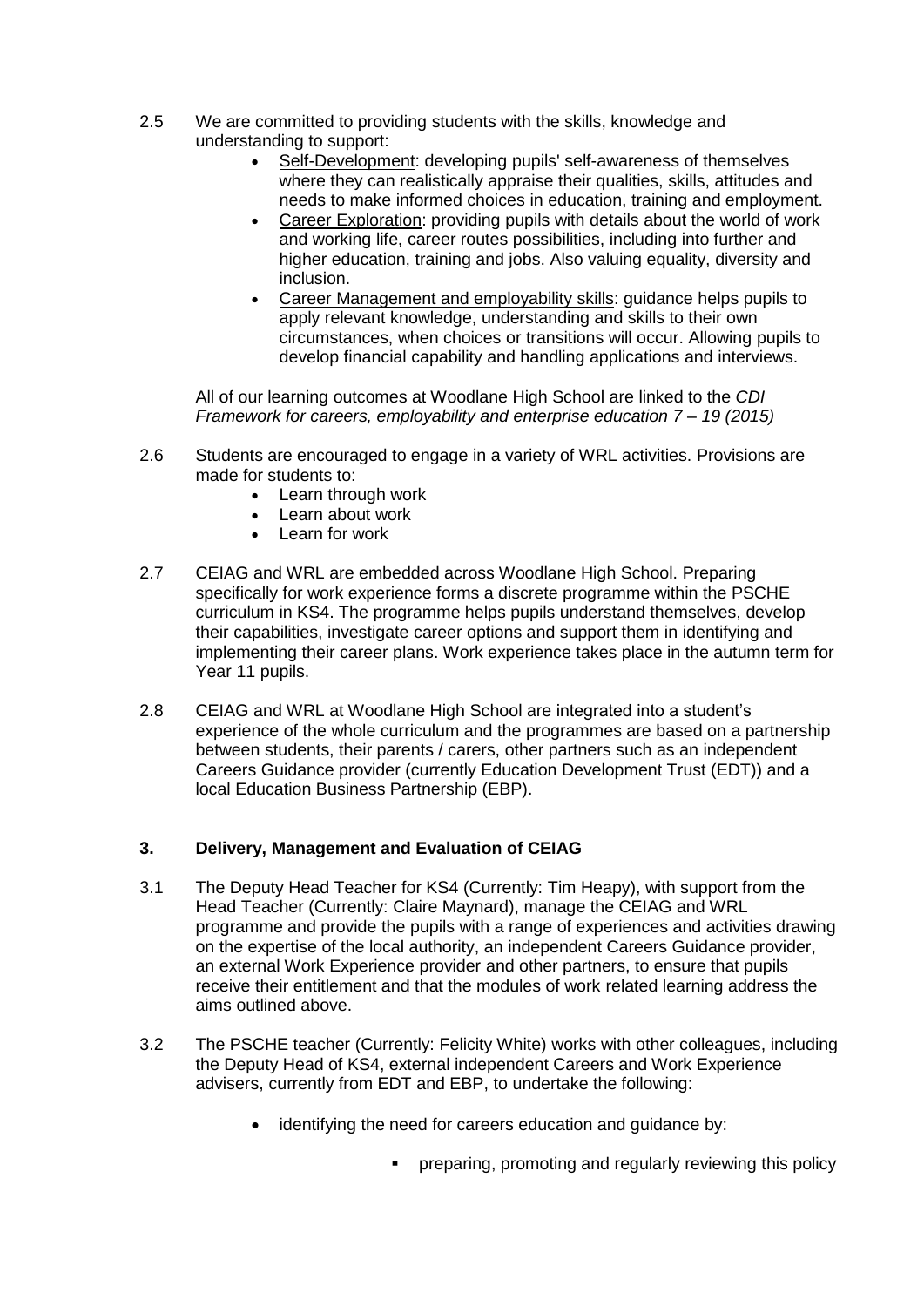- ensuring CEIAG makes a positive contribution to supporting the aims of the school mission statement, SEN policy and whole-school approach to teaching and learning
- identifying and safeguarding pupils' entitlement to CEIAG
- planning and designing CEIAG schemes of work by:
	- developing a programme of study for CEIAG, including identifying learning targets, opportunities and outcomes, in line with the framework provided by the CDI (2015)
	- working to ensure the health and safety (see school H&S policy) of all pupils in all planned learning activities
	- planning opportunities for all pupils to acquire the skills needed to make best use of careers information
	- as required, identifying staff development needs, organising appropriate training opportunities and the funding needed to enable this to occur
	- **EXECT** keeping up to date with the developments in labour market trends and opportunities in education and training.
- ensuring delivery of CEIAG by:
	- providing colleagues with appropriate teaching and learning materials and strategies for teaching CEIAG effectively through the whole curriculum
	- maintaining up to date, accessible careers information including printed, audio visual and IT based materials
	- encouraging pupils to think about and take part in a variety of individual and group experiences of the working world
	- through the use of the school AMRR Policy (assessment, monitoring, recording and reporting) policy, sustaining a system of effective planning and recording of achievement to enable pupils to make progress and develop their career thinking
- working collaboratively with partners by:
	- organising appropriate careers guidance for pupils at key decision points, through collaborative working with an independent Careers Guidance provider,
	- working with Speech and Language Therapists within the school to provide a chance to practice key employment skills such as communication and interview techniques, drawing upon professional experience,
	- negotiating and annually reviewing the service level agreement with an independent Careers Guidance provider to ensure it continues to provide value for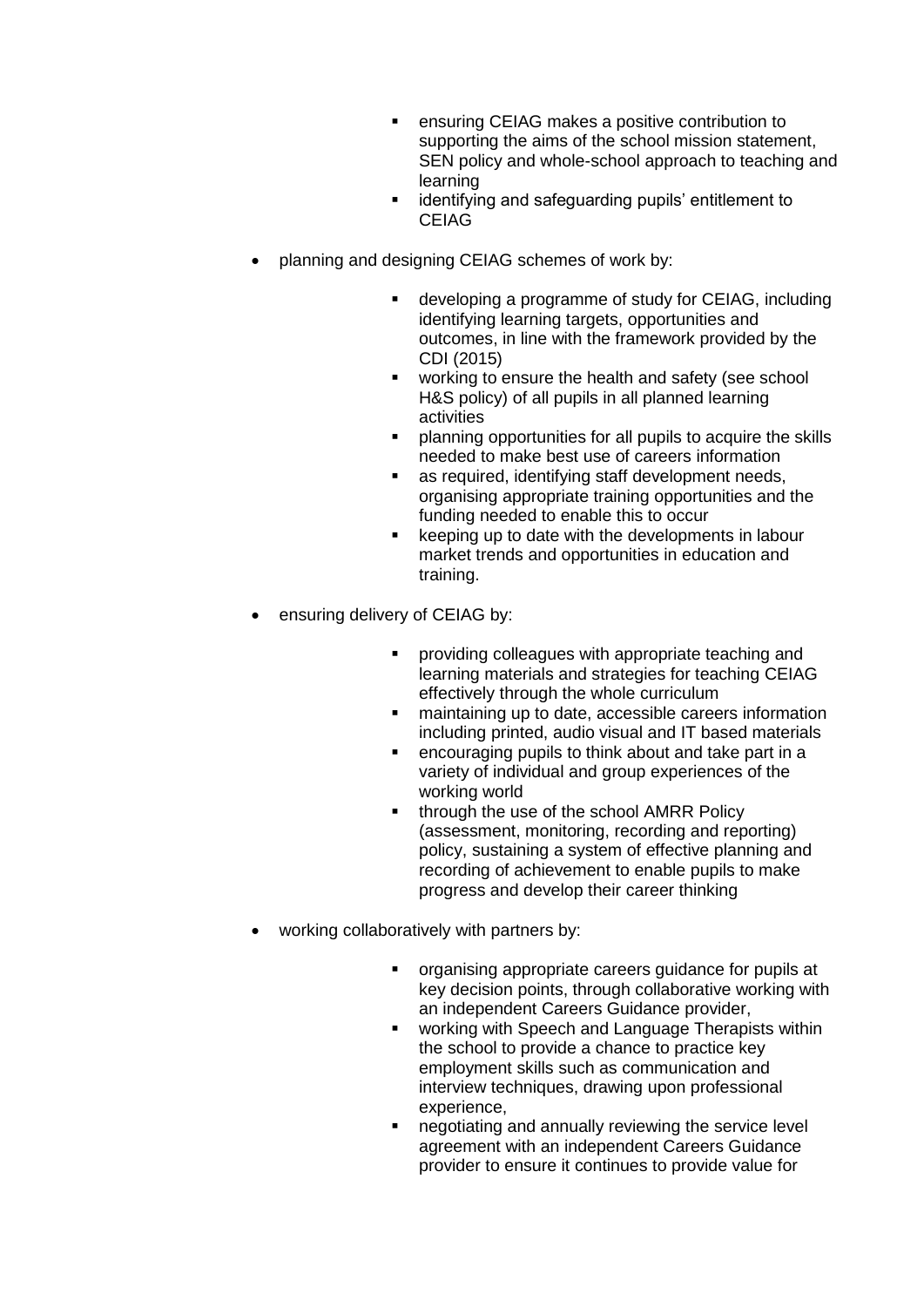money and meets the needs of Woodlane's diverse cohort,

- negotiating and annually reviewing the partnership agreement with a Work Experience provider to ensure we are receiving a high quality service for work experience placements,
- acknowledging the influence of parents/carers on pupils' career choices, and encouraging their active participation in decision making through the Annual Review and Transition Planning processes,
- organising contacts with other relevant education establishments, (e.g. Local Colleges/Sixth Forms), employers, (e.g. The Metropolitan Police), community organisations, (e.g. Kidzania),
- 3.3 All staff at Woodlane are involved in delivering careers based learning. Specifically:
	- The Maths Coordinator (Currently: Sameer Patel) in developing financial capability;
	- **The Humanities Coordinator (Currently: Swlvia** Welleco) in handling applications and interviews through a Vocational Skills qualification, preparing for employability, valuing equality, diversity, and inclusion;
	- The Senior Speech and Language Therapist (Currently: Anna Carey) in skills in communication, interview skills, identifying choices and opportunities;
	- The SENCO and History teacher (Currently: Mary Jellen) who organises the college link and supports Year 11 pupils in their college transition by overseeing their visits to a local FE sixth form or college each Thursday.
- 3.4 Woodlane ensures that all staff have opportunities to develop their own skills within CEIAG and WRL through a wide CPD programme. The programme for CPD is developed and delivered by the Deputy Head for KS4 based on regular needs analysis or requests of staff. This can take the form of internal or external training, on a small group or full school staff level.
- 3.5 Woodlane aims to evaluate and continuously improve CEIAG and WRL by:
	- Consulting pupils and parents in yearly questionnaires.
	- Consulting pupils and parents in conferences and reference groups on specific themes.
	- Personalised 1:1 interviews with pupils preparing for and de-briefing from Work Experience.
	- Work Experience visits, including interviews with businesses who have offered placements.
	- Yearly reviews of price and SLA offered by key CEIAG partners.
	- Termly line management meetings that allow discussion on best practice.
	- A review of the CEIAG policy yearly, and full update every three years, or sooner if this is required, ensuring changes in guidance are taken in to account.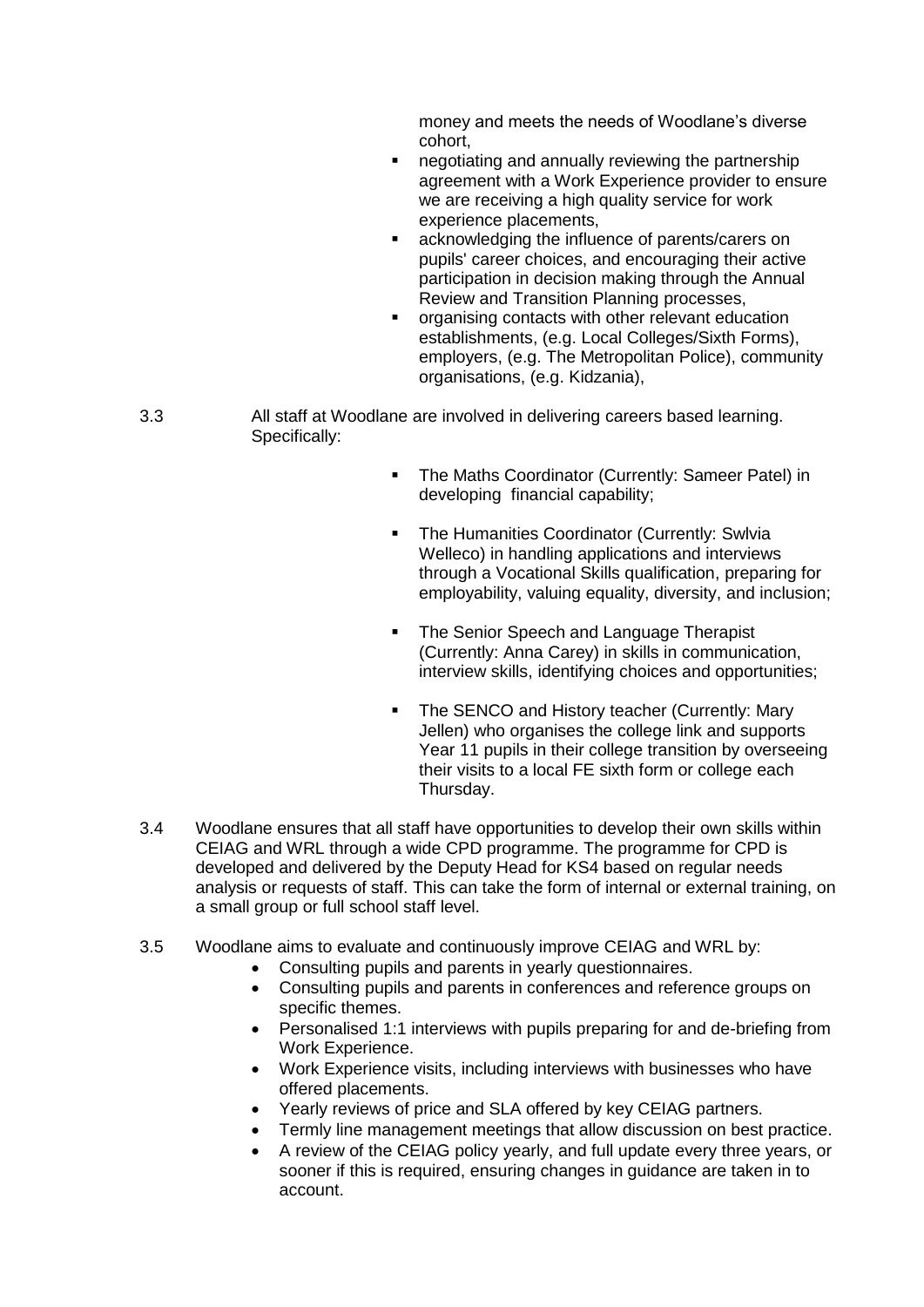Maintain the Investor in Careers accreditation through the 3 year reassessment process

#### **4. The CEIAG and WRL curriculum**

- 4.1 CEIAG and WRL are important cross-curricular themes within the school's curriculum. We aim to make it a coherent part of pupils' wider curriculum experience and by school leaving age pupils should be prepared for future life by:
	- learning about themselves;
	- learning about the opportunities available to them post 16:
	- learning about opportunities for work;
	- developing skills of decision making;
	- developing skills to manage change and time;
	- developing self reliance and responsibility.

#### Through**:**

- discrete CEIAG and WRL lessons in PSCHE;
- identifying and using information regarding career opportunities with other members of staff, including tutorial time for KS4, supported by the PSCHE teacher;
- advice and guidance work with a careers adviser from an independent provider and other professionals;
- recording achievement and career action planning in preparation for leaving school;
- specific WRL opportunities including work experience and out of school activities;
- parental involvement in transitions, options and reviews of progress;
- 4.5 Specifically, the CEIAG and WRL programme aims to help pupils to prepare to:
	- know themselves better and seek to maximise their true potential;
	- value career planning;
	- acquire a knowledge and understanding of education, training and careers opportunities available after compulsory schooling;
	- gain the skills and confidence to make informed, realistic choices about their future;
	- manage transition to new roles and situations;
	- gain as realistic as possible experience of the world of work;
	- be aware of voluntary work and factors relating to unemployment.

#### **5. Mode of delivery**

- 5.1 The CEIAG and WRL programme is taught by the PSCHE teacher in discrete timetabled KS3 and KS4 PSCHE lessons. See Appendix 2: PSCHE Scheme of Work – World of Work. Where appropriate opportunities arise, all teachers are encouraged to use CEIAG and WRL methods to structure learning. All staff are aware of career opportunities in their subject areas.
- 5.2.1 CEIAG and WRL are taught in mixed ability tutor groups. It involves experiential learning and simulation through which pupils gain experience in communication and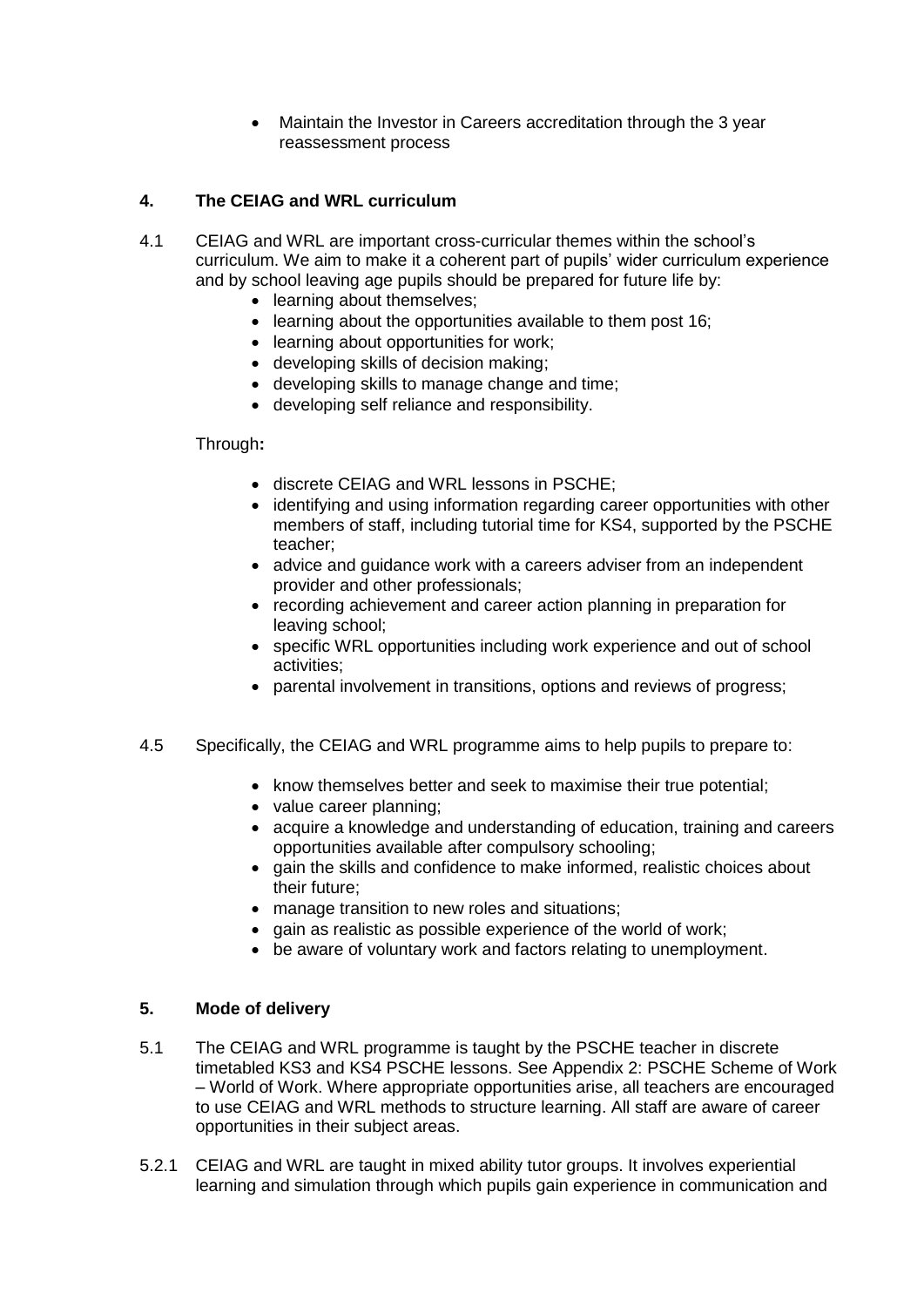negotiation skills, e.g. mock interviews and role-play. The CEIAG and WRL programme aims to bring the world of work into the classroom by exposing pupils to the experiences and expertise of visitors to classes, and through taking pupil out to experience the world of work first hand.

- 5.2.2 Personalised, impartial careers interviews and individual support are provided to KS4 students, this includes the Real Game and college application assistance. See Appendix 3: Careers Guidance Action Plan – Example.
- 5.2.3 Speech and Language Therapy provide one to one communication skills based support to KS3 and KS4 students as and when individual cases arise throughout the school year.

#### **6. Support and resources for careers education and guidance**

- 6.1 The school invests in external resources to provide independent and impartial careers guidance to all pupils and sources appropriate work experience placements for its learners. It also buys into careers specific software such as Fast Tomato and The Real Game. Students are able to access appropriate information in their school library, on school computers and through the internet at home, with support from parents.
- 6.2 Staff are supported in the CEIAG and WRL aspects of their roles through access to relevant training from e.g. the Careers Development Institute and networking with other careers professionals as part of the Tri-Borough Careers Forums.
- 6.3 Support for CEIAG and WRL is available from an independent Careers Guidance Provider which is bought in to yearly.

**Policy reviewed:** Spring 2017

**Policy agreed by school leadership & management team:**

**Policy agreed by CPPC Comm. / Governing body:**

**Next review:**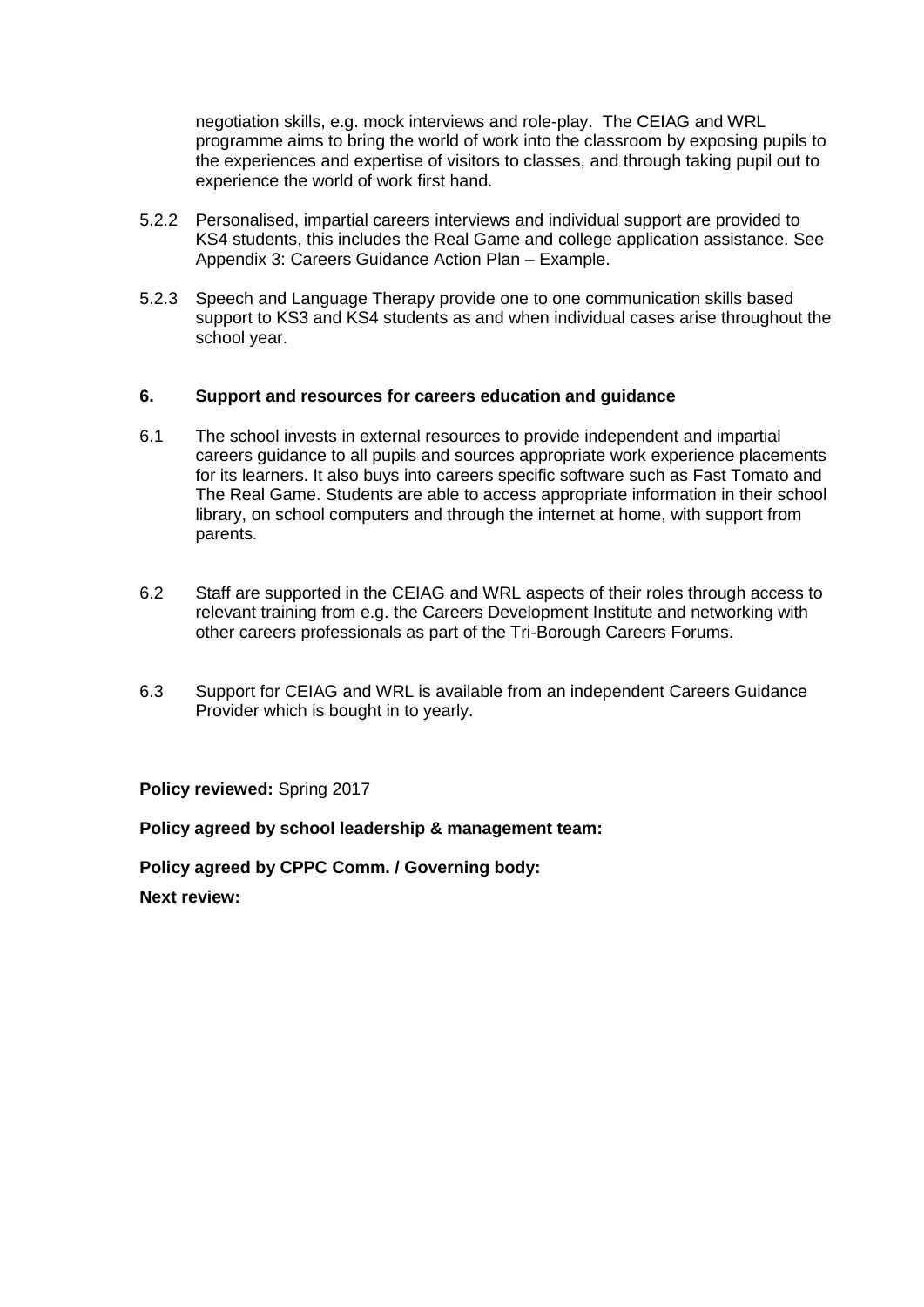#### **Appendix 1:**

#### **Learner Entitlements**

At Woodlane High School we are committed to providing high quality, independent and personalised careers education for all pupils, preparing them for the demands of adult life. These learner entitlement statements are linked to the national framework created by the Careers Development Institute and are designed to share with pupils, parents/carers and the school community what they should expect from the careers programme as well as what is expected of them.

#### **For all students in Key Stages 3 and 4, we are committed to:**

- Encouraging all students to consider their career through school and beyond from Year 7, through well structured careers lessons embedded within the PSCHE programme of study.
- Ensuring that all students have access to a wide range of up to date and relevant resources, and are given time to use these effectively.
- Encouraging all students to develop their decision making skills.
- Providing experience of the world of work through two weeks of work experience and real world activities.
- Developing a careers programme which meets the specific needs of all pupils.
- Equipping all students for independent, lifelong learning and good decision making.
- Providing each student with impartial careers advice.
- Organising events such as trips to Kidzania where they are able to see the wealth of options available to them.
- Preparing students for further education and the world of work by providing interview practice and support for writing personal statements and CVs.

#### **By the end of Key Stage 3 you will:**

- Know how to make decisions about your GCSE and Key Stage 4 subject choices.
- Begin to recognise your skills and strengths and the possible careers in which these would be of benefit, as well as the attributes that employers look for.
- Receive careers advice and support via staff such as your PSCHE teacher. your tutor or other staff within school.
- Learn about financial capabilities and take part in an enterprise project.
- Take part in role plays related to real world situations to practice key skills and have them tested in a end of school year activities session.
- Be asked about your views and what you know, understand and can do in relation to your career learning.
- Have the opportunity to be travel trained to encourage greater independence.

#### **By the end of Key Stage 4 you will:**

- Have spent two weeks on work experience undertaking a wide range of tasks and learning about the world of work.
- Be given the opportunity to visit a careers convention.
- Have met with our impartial careers advisor as part of a group and/or as an individual to discuss future plans and leaving prospects.
- Have knowledge of a range of further education, training and career opportunities.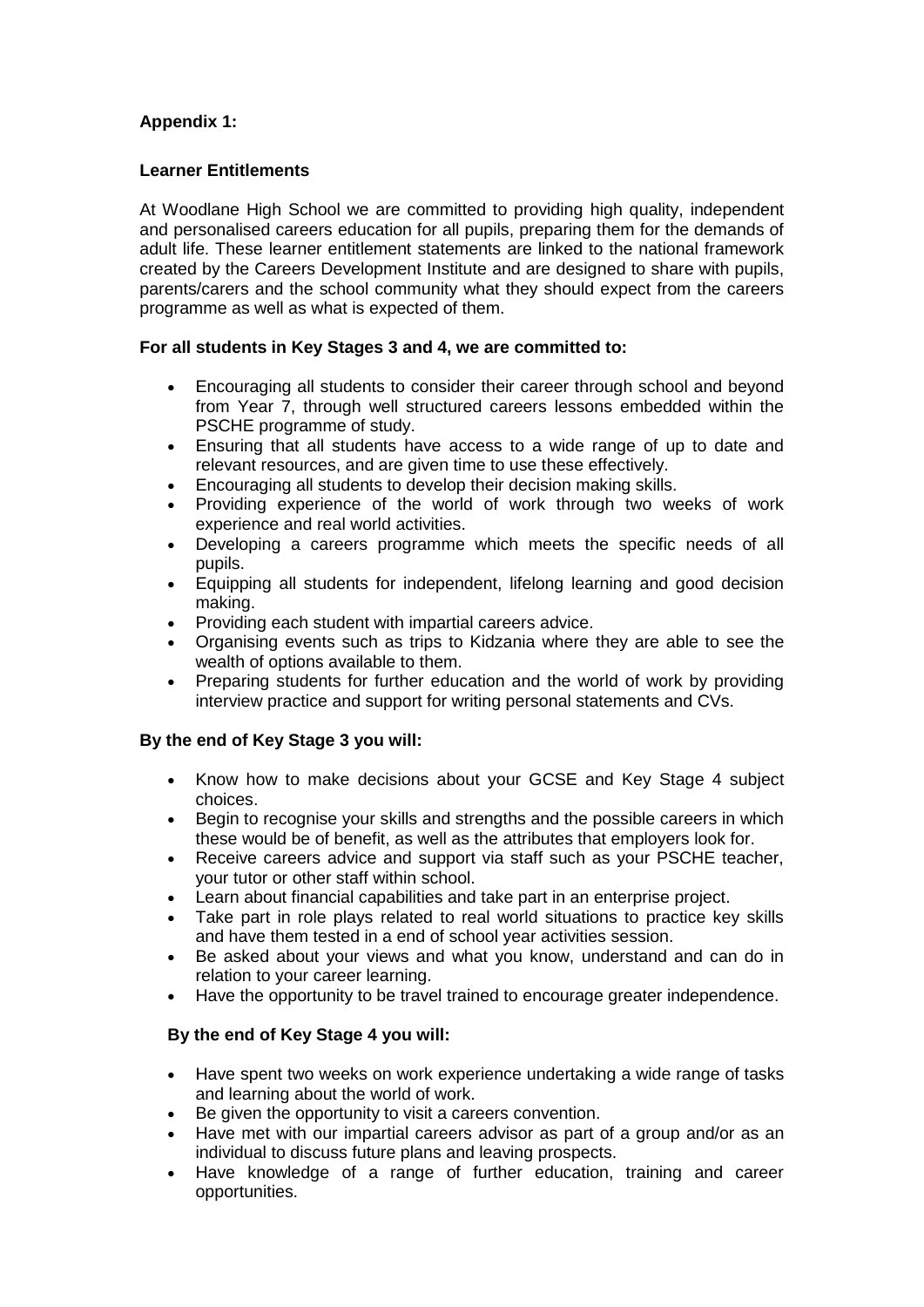- Have taken part in PSCHE lessons and work experience preparation, designed to develop self awareness skills for self reliance and coping with the world of work and everyday life.
- Take part in a leadership/mentoring programme working with Key Stage 3 pupils who need guidance.
- Be asked about your views and what you know, understand and can do in relation to your career learning.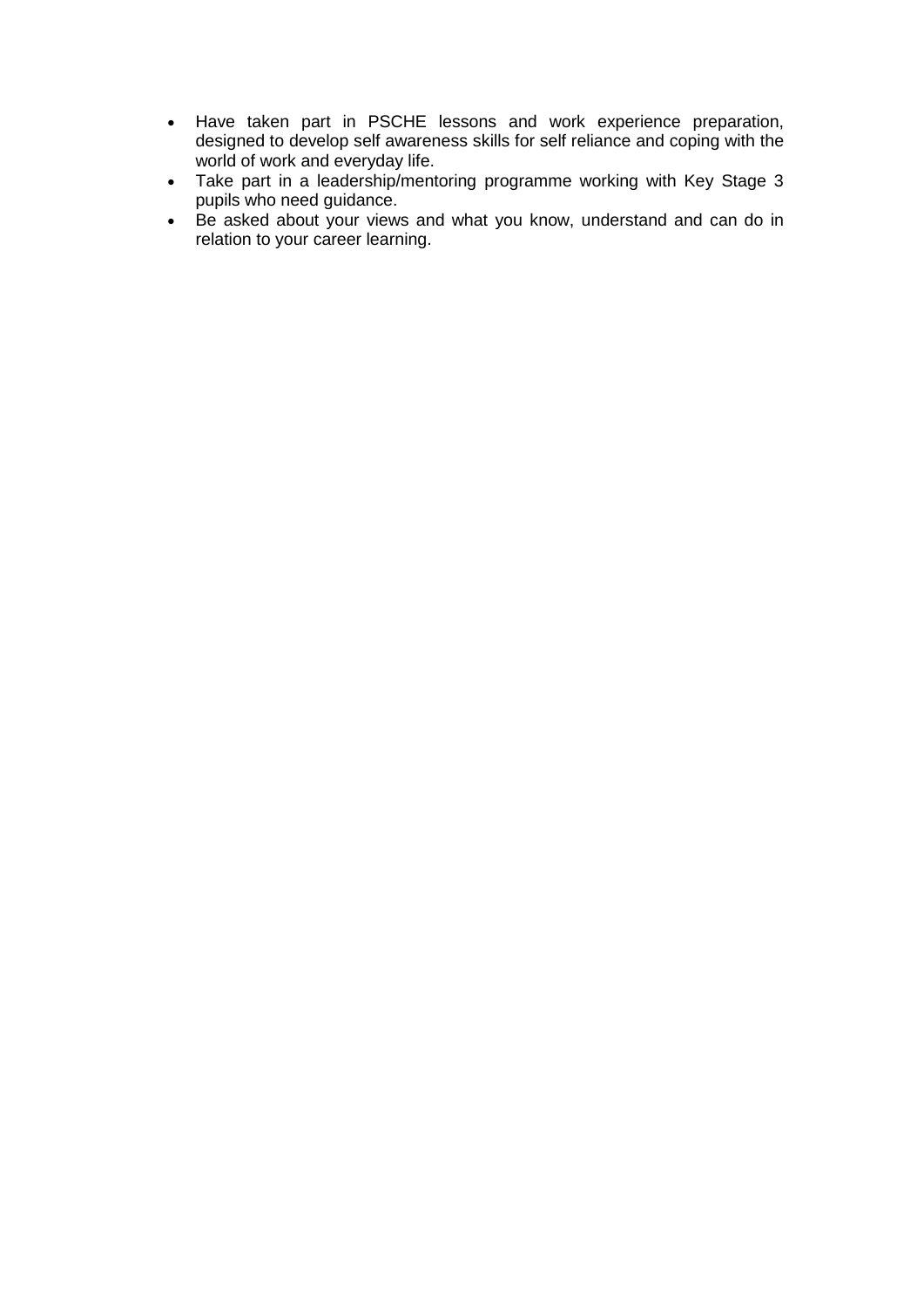# **Appendix 2:**

# **PSCHE Scheme of Work: World of Work**

Saved in Shared Drive – Schemes – PSCHE